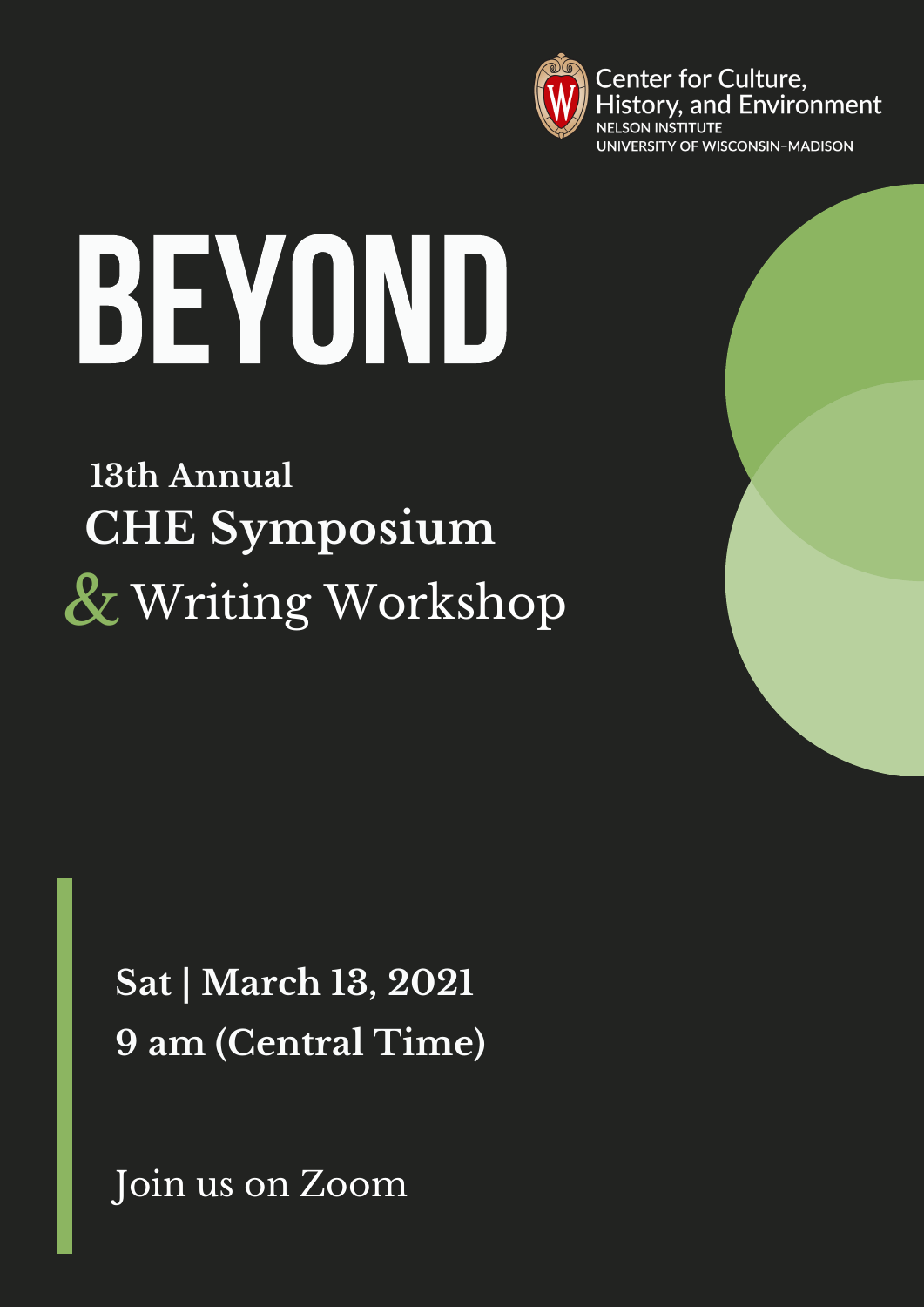## **SCHEDULE** MARCH 13, 2021

- **8:45 AM** Opening remarks *CHE Director, Anna Andrzejewski*
- **9:00 AM** Food, Farms, and Fieldwork
- **10:05 AM** Faculty/Staff Research Roundtable
- **11:15 AM** Place and Poetics
- **12:30 PM** Break & Social Hour
- **1:45 PM** Writing for the Public Workshop *Facilitators: Noreen McAulif e & Heather Swan*
- **3:00 PM** Infrastructure and Resistance
- **4:05 PM** Closing remarks

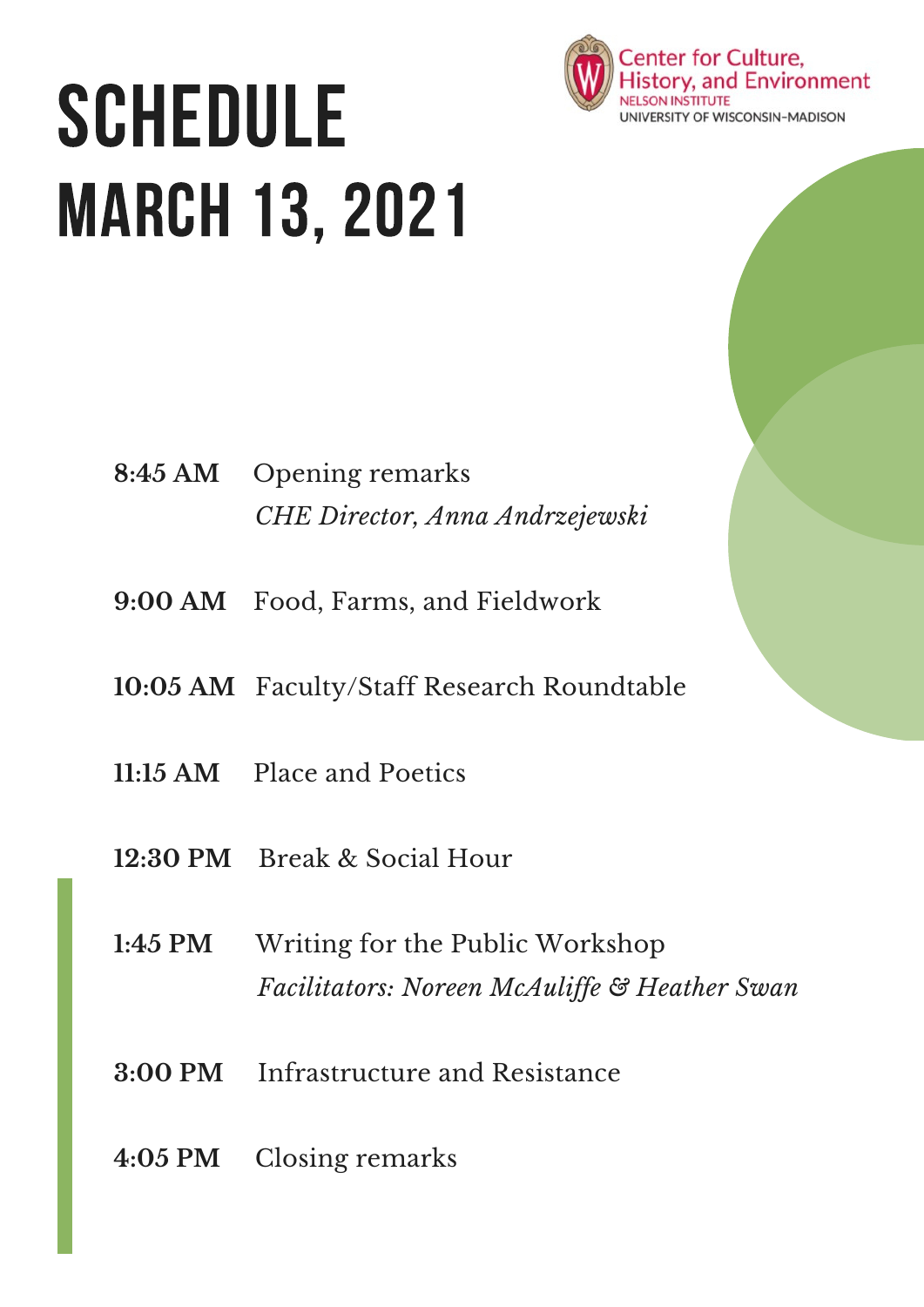

### ABOUT THE PANELS MARCH 13, 2021

**9:00 AM Food, Farms, & Fieldwork**

- **Mike Bell**, Discussant
- **Laura Livingston**, "Beyond research: The Relational Work that Shapes Community Engaged Scholarship in Food Systems"
- **Allison Hellenbrand**, "Interrogating "Community" in Community-Based Farming"
- **Margaux Crider, "**Catholic Ecofeminism and the (Re)Enchantment of Agroecology"
- **Barbara Decré**, "Farm stories: farmers and scientists as co-authors of narratives to share knowledge"

#### **10: 05 AM Faculty/Staff Research Roundtable** Samer Alatout, Joshua Calhoun, Rachel Gurney, Erika Marin-Spiotta, and Emily Arthur discuss their research beyond disciplinary boundaries and outside academia's walls.

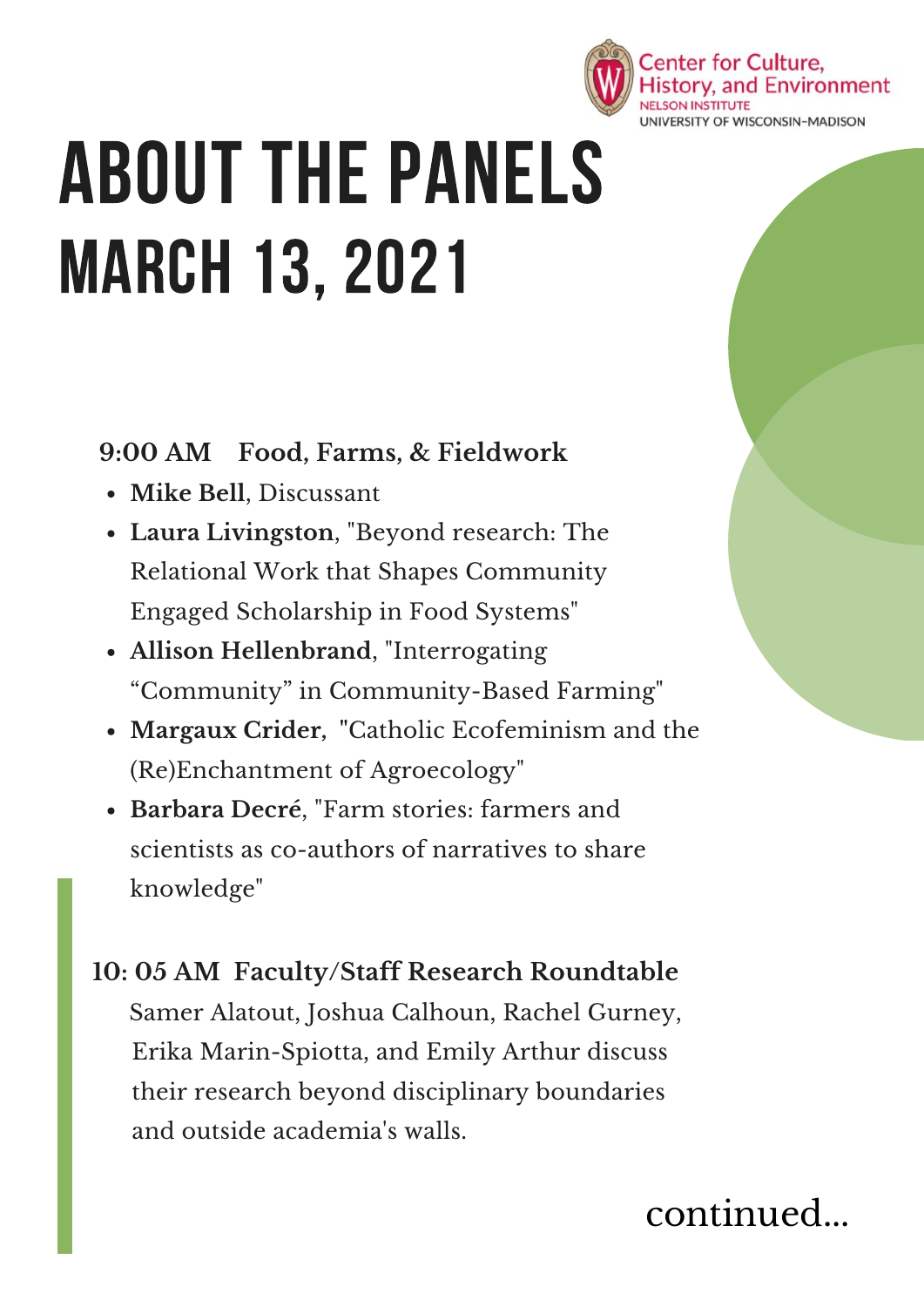

### ABOUT THE PANELS MARCH 13, 2021

#### **11:15 AM Place and Poetics**

- **Lynn Keller**, Discussant
- **Cyra K. Polizzi**, "Beyond the Plot to Change the Story: Place in Theatre Practices"
- **Emery H Jenson**, "Words on the Wind: Atmosphere and Poetics"
- **Laura Grotjan**, "Beyond the Tenement: Garden Apartments and the Post-War Housing Crisis"
- **Maxwell Gray**, "Notes toward a digital documentary poetics"

#### **12:30 PM Break & Social Hour**

During this break, we will keep the Zoom space open for socialization and informal discussion.

#### **1:45 PM Writing for the Public Workshop\***

- **Heather Swan and Noreen McAuliffe**, Facilitators
- **Amanda Rose Pratt,** "TBA"
- **Bri Meyer**, "TBA"

*\*If you'd like to join the workshop audience, contact Addie Hopes at hopes@wisc.edu for copies.*

continued...